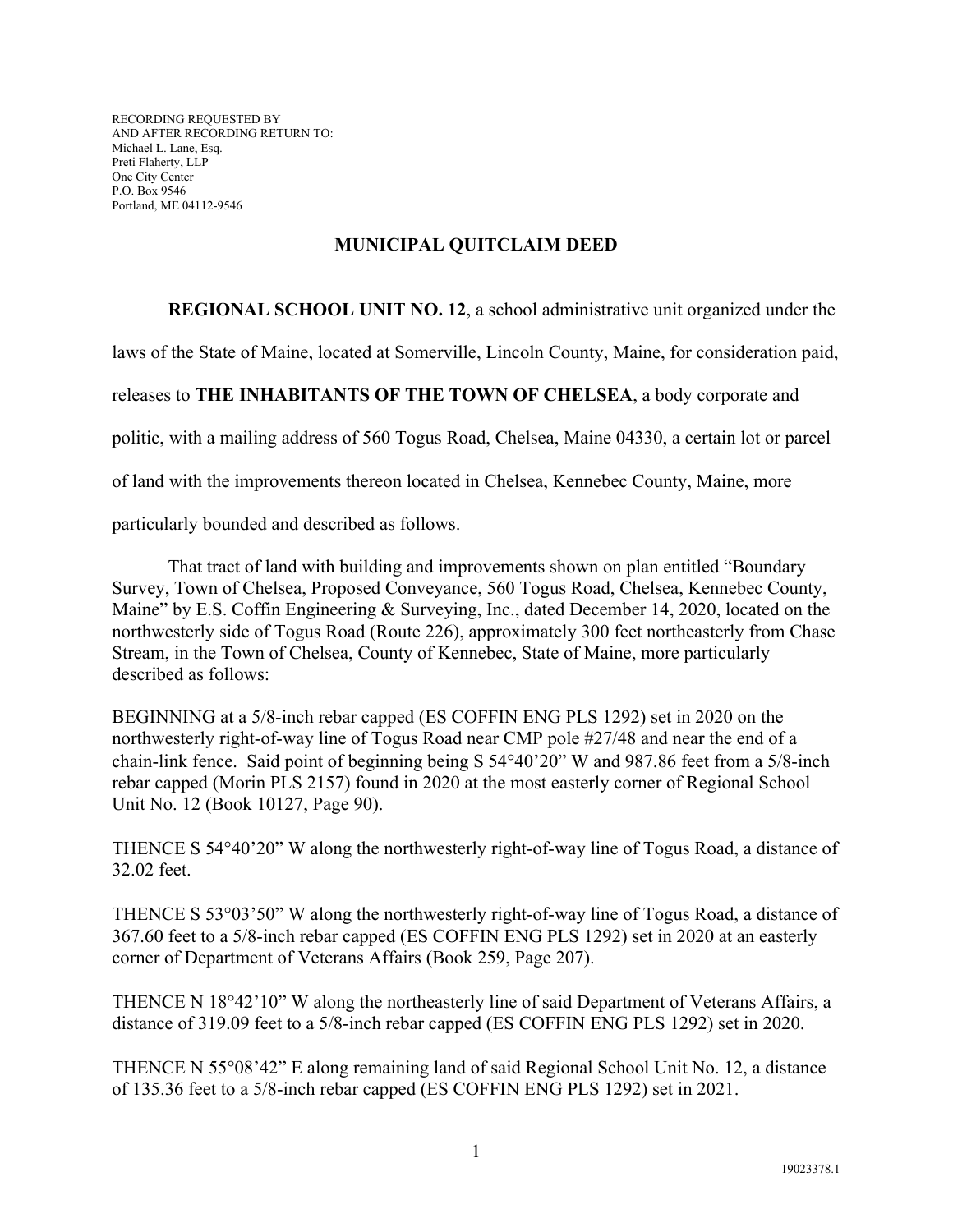THENCE S 34°51'18" E along remaining land of said Regional School Unit No. 12, a distance of 99.31 feet to a 5/8-inch rebar found in 2020 flush with the ground.

THENCE N 55°07'33" E along remaining land of said Regional School Unit No. 12, a distance of 156.41 feet to a 5/8-inch rebar capped (ES COFFIN ENG PLS 1292) set in 2020.

THENCE S 40°24'39" E along remaining land of said Regional School Unit No. 12, a distance of 194.54 feet back to the point of beginning.

Meaning and intending to describe 1.99 acres of land shown on plan entitled "Boundary Survey, Town of Chelsea, Proposed Conveyance, 560 Togus Road, Chelsea, Kennebec County, Maine" by E.S. Coffin Engineering & Surveying, Inc., dated December 14, 2020. Directions are Magnetic North 2020.

BEING a portion of land conveyed from The Inhabitants of the Town of Chelsea to Regional School Unit No. 12, dated June 25, 2009, and recorded in Book 10127, Page 90.

The premises are conveyed together with and subject to any and all easements or appurtenances of record, insofar as the same are in force and applicable.

[*signature page follows*]